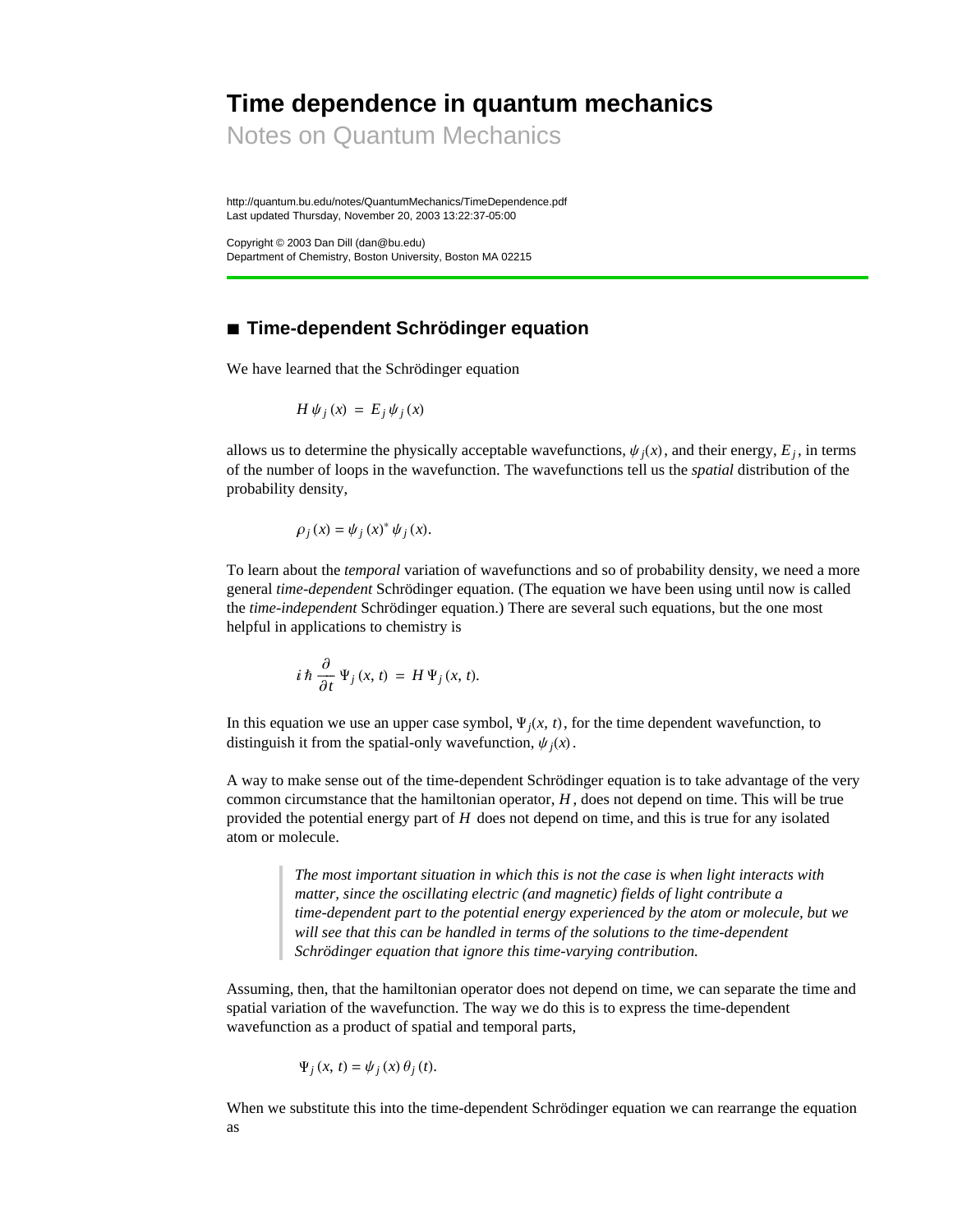$$
\frac{i\,\hbar}{\theta_j\,(t)}\,\frac{d\,\theta_j\,(t)}{d\,t}\,=\,E_j.
$$

Fill in the steps of this rearrangement.

This equation can be further rearranged to read

$$
\frac{d\theta_j(t)}{\theta_j(t)} = -\frac{i E_j}{\hbar} dt,
$$

In this form it is easy to integrate both sides from  $t = 0$  to  $t$  to get

$$
\ln\left\{\frac{\theta_j\left(t\right)}{\theta_j\left(0\right)}\right\}=-\frac{iE_j}{\hbar}\left(t-0\right).
$$

and then exponentiating both sides, we get

$$
\theta_j(t) = \theta_j(0) e^{-i E_j t/\hbar}.
$$

This result means that, for a time-independent hamiltonian operator, the time-dependent wavefunction is

$$
\Psi_j(x, t) = \psi_j(x) \theta_j(0) e^{-i E_j t/\hbar}.
$$

The factor  $\theta_i(0)$  is usually assumed to have been absorbed into the wavefunction, so that we can write finally

$$
\Psi_j(x, t) = \psi_j(x) e^{-i E_j t/\hbar}.
$$

Show that if the spatial part of the time-dependent wavefunction,  $\psi_i(x)$ , is normalized, then the time-dependent wavefunction,  $\Psi_i(x, t)$ , is normalized.

Show that the time-dependent wavefunction

$$
\Psi(x, t) = \sqrt{.4} \ \psi_1(x) \ e^{-iE_1 t/\hbar} + \sqrt{.6} \ \psi_2(x) \ e^{-iE_2 t/\hbar},
$$

expressed in terms of a combination if time-dependent normalized spatial eigenfunctions,  $\psi_i(x)$ , is normalized.

This form of the time-dependent wavefunction is a very important result, for it means we can add time dependence to any eigenfunction of a time-independent hamiltonian operator simply by multiplying it by the factor  $e^{-i E_j t/\hbar}$ .

### **Sign of the time phase factor**

The negative sign in the time exponential traces to the stationary phase condition of wave motion, in the following sense. A mathematical wave of wavelength  $\lambda$  and frequency  $\nu$ ,

$$
\psi = a \sin \{2\pi (x/\lambda - v t)\},\
$$

moves toward positive value of *x* for increasing values of *t*.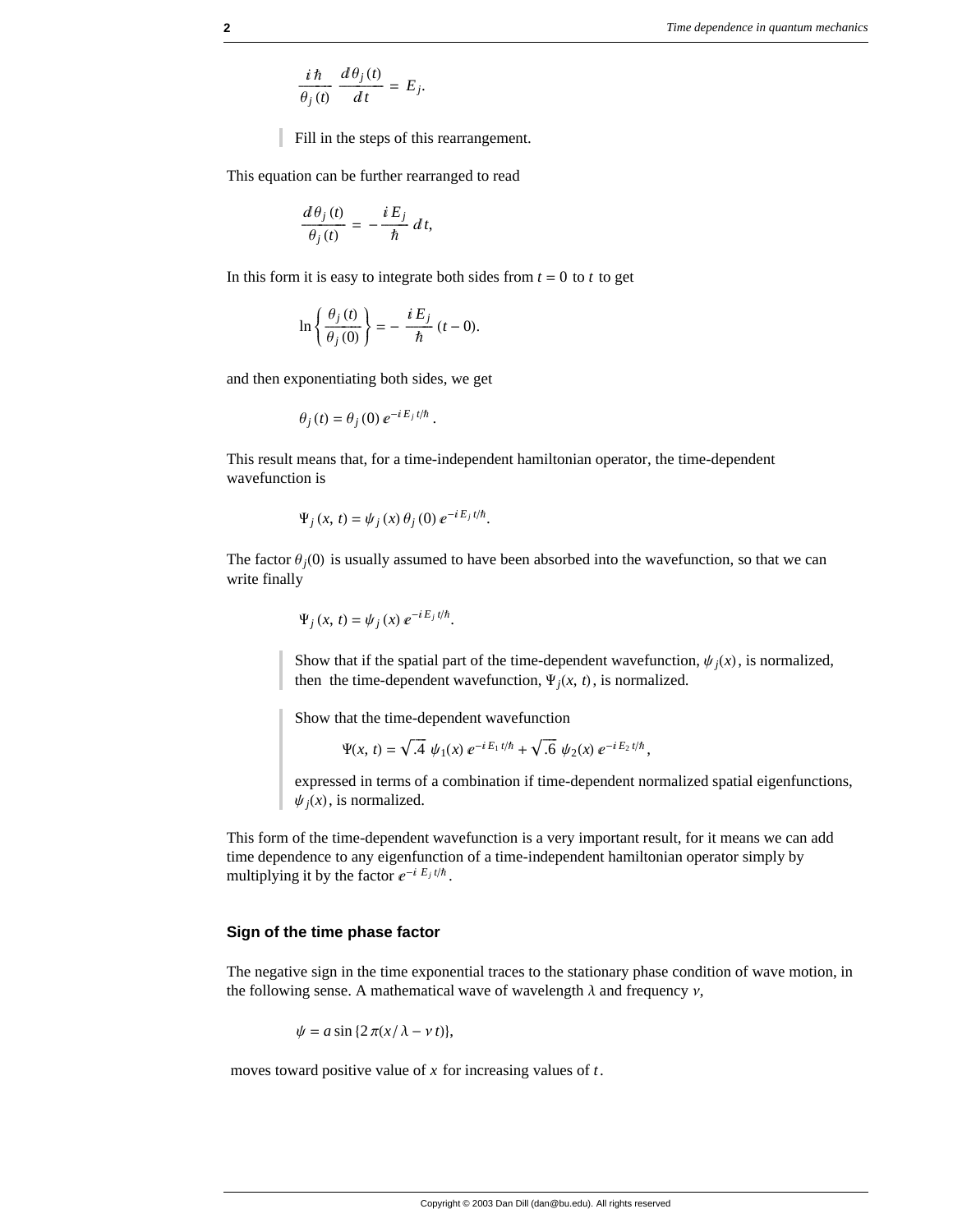Show that this is true. Hint: Recall the stationary phase condition for determining the phase velocity of a wave.

Now, consider a "matter wave"

$$
\psi = a e^{i k x} e^{-i E t/\hbar} = a e^{(i/\hbar)(p x - E t)},
$$

where in the second equality we have used the fact that the wave has momentum eigenvalue  $p = \hbar k$ .

Verify that this is so.

For positive values of momentum (particles moving toward positive *x*), the phase factor  $p x - E t$  is stationary for increasing *x* when *t* increases. That is, the negative sign in the time phase factor insures the correspondence between positive momentum and rightward motion.

Show that if the value of momentum is negative, than motion is toward negative *x*.

### **Effect of time phase factor on normalization**

Because this factor has a squared modulus of 1,

$$
e^{-i E_j t/\hbar} e^{i E_j t/\hbar} = e^{-i E_j t/\hbar + i E_j t/\hbar} = e^0 = 1,
$$

the presence of the time factor has no effect on the probability amplitude of any eigenfunction of *H* !

Show that this statement is true.

Show that the time-dependent wavefunction

$$
\Psi(x, t) = \sqrt{.4} \ \psi_1(x) \ e^{-iE_1 t/\hbar} + \sqrt{.6} \ \psi_2(x) \ e^{-iE_2 t/\hbar},
$$

expressed in terms of a combination of time-dependent normalized spatial eigenfunctions,  $\psi_i(x)$ , is not an eigenfunction of *H* unless  $E_1 = E_2$ .

In our derivation of the time factor  $e^{-iE t/\hbar}$  we assumed that the wavefunction was an eigenfunction of *H* , that is, an energy eigenstate. If this is not the case, namely, if the wavefunction is a superposition of wavefunctions of *different* energy, then we cannot assign a single overall time factor, since there is not a single value of *E* to use; instead, we must assign time factors separately to each of the components of the superposition.

> Show that the probability density is not independent of time for any wavefunction expressed as a linear combination of normalized eigenfunctions that have different eigenvalues. Hint: Use as example

$$
\Psi(x, t) = \sqrt{.4} \ \psi_1(x) \ e^{-iE_1 t/\hbar} + \sqrt{.6} \ \psi_2(x) \ e^{-iE_2 t/\hbar},
$$

and assume the spatial functions  $\psi_i(x)$  are normalized and that their eigenvalues are different. We will see that this behavior is the origin of quantum motion, and so of all change.

This last question shows that unless a wavepacket is formed only from degenerate states (that is, ones with the same energy), the resulting probability density will oscillate in time. The frequency of the oscillations will be  $(E_i - E_k)/h$ , that is, proportional to the *energy differences* of the states that compose the wavepacket.

> Show that the total probability is independent of time for any wavefunction expressed as a linear combination of normalized eigenfunctions that have different eigenvalues. Hint: Use as example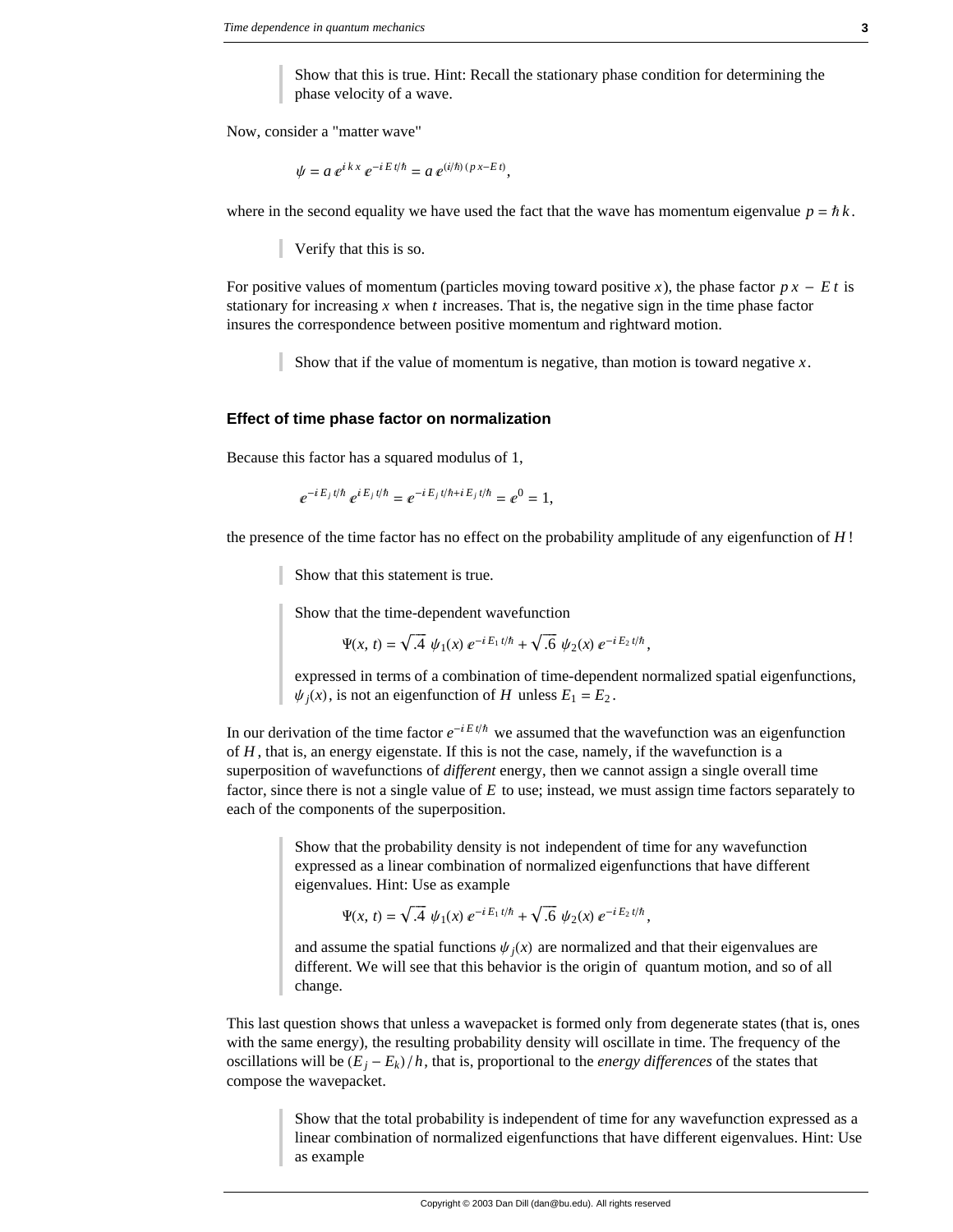$$
\Psi(x, t) = \sqrt{.4} \psi_1(x) e^{-iE_1 t/\hbar} + \sqrt{.6} \psi_2(x) e^{-iE_2 t/\hbar},
$$

and assume the spatial functions  $\psi_i(x)$  are normalized and that their eigenvalues are different.

This question shows that while a system evolves in time, it does so in a way that conserves its total probability.

#### **Understanding the Planck-Einstein-Bohr analysis of spectra**

Now, we know from the Planck-Einstein-Bohr analysis of spectra that the frequency of light that interacts with matter undergoing a change between states of energy  $E_i$  and  $E_k$  is precisely this same value,  $(E_i - E_k)/h$ . We have mentioned that this dependence on energy differences is nonsensical from a classical point of view, that is, that it does not at all correspond to the classical picture of matter an electron in an atom, say, orbiting the nucleus with a particlar frequency.

Now, we can at last understand why light frequency should be related to matter energy differences: The matter energy differences tell us the freqencies at which the probability density of the matter is able to oscillate, and light-matter interaction occurs when the frequency of the oscillations of the electric field of the light match up with the frequencies of the oscillation of the probability density of the matter!

#### **Time evolution and the Heisenberg uncertainty principle**

Now that we know the way time evolution works, we can understand why large uncertainty in momentum means that a short time later we will not know where the particle will be.

In the analysis of wavepackets we have seen that to represent a localized particle, many different wavelengths—and so, many different momenta—need to be combined. That is, there is an inverse relationship,

$$
\delta x \, \delta p \geq \hbar/2.
$$

between the rms deviation is position,  $\delta x$ , and the rms deviation in momentum,  $\delta p$ . This so-called Heisenberg uncertainty principle means that there is a fundamental limitation on how precisely we can localize a particle. If we are very precise in the localization, then there is a very large uncertainty in the momentum of the particle.

If many different momenta contribute, then correspondingly many different energies contribute. This means that in turn many different energy *differences* will contribute to the probability density. Since the time evolution of probability density is proportional to the size of the energy differences in the time factors, a large range of energy differences means a correspondingly large range of time evolutions contributing to the probability density. The larger this range, the more rapidly the probability density will spread out, that is, the more rapidly the particle will be delocalized away from its point of initial localization.

Here we have considered the Heisenberg uncertainty principle as a consequence of wavepacket composition and evolution. In fact, it is more general, in that ultimately it is a consequence of the position-momentum commutation relation,  $x p - p x = i h$ . This means that even for a single eigenstate of energy, the uncertainty product  $\delta x \, \delta p$  must always be no smaller than  $\hbar/2$ .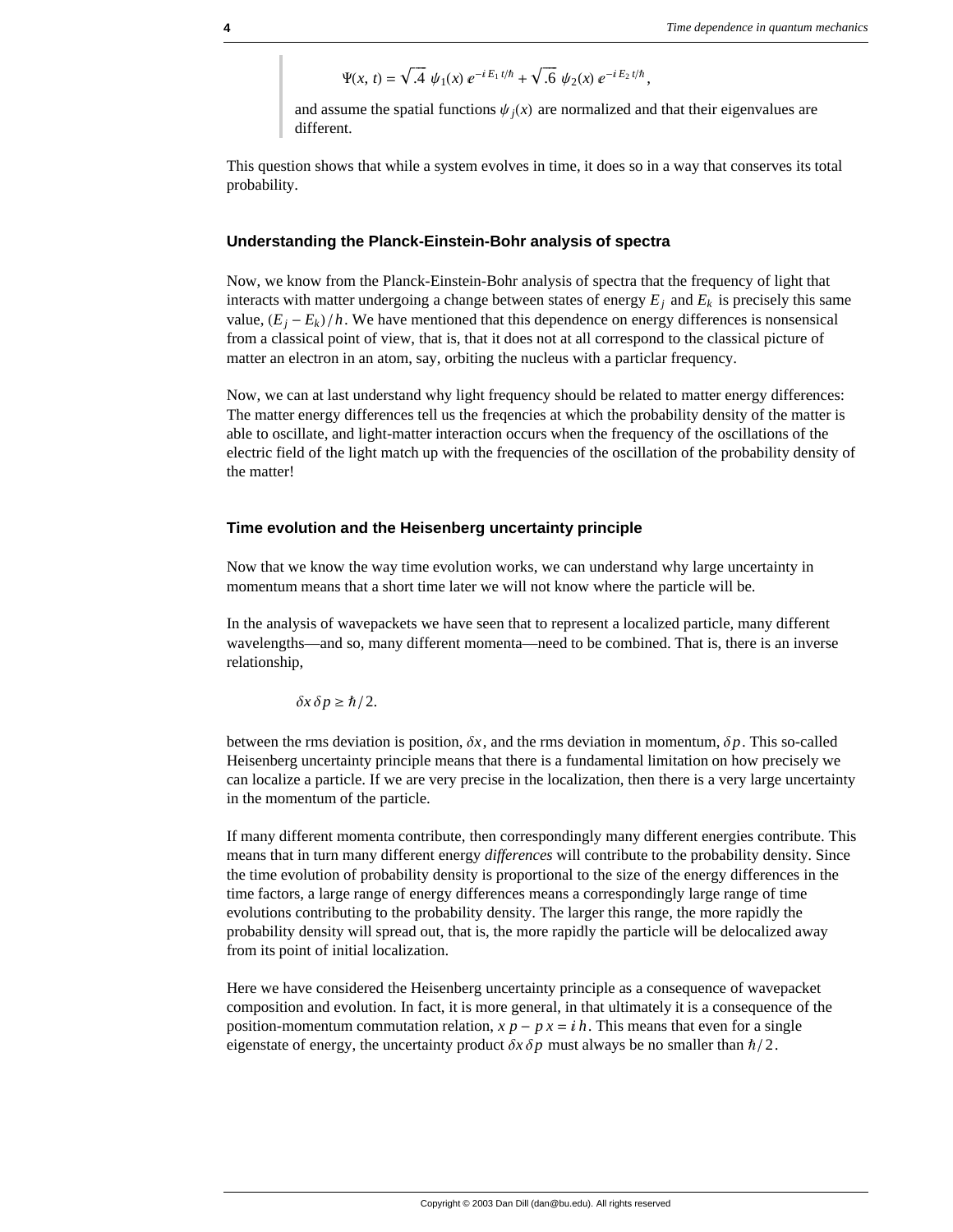Why does it not make sense to apply this time-evolution analysis of the Heisenberg uncertainty principle to a wavepacket composed of degenerate states?

Why does it not make sense to apply this time-evolution analysis of the Heisenberg uncertainty principle to a single eigenstate of energy?

Let's verify the Heisenberg uncertainty principle for the eigenstates of a particle of mass *m* in a one-dimensional infinite potential well of dimension *L*. Recall that the rms deviation can be computed as

$$
\delta x = \sqrt{\langle x^2 \rangle - \langle x \rangle^2},
$$

where  $\langle \ldots \rangle$  denotes the mean of the enclosed quantity, that is, as the square root of difference between the mean of the squared scores and the square of the mean of the scores. Here are the expectation values for in terms of the number of loops in the wavefunction:

$$
\langle x \rangle = \int_0^L \psi_j(x) x \psi_j(x) dx = \frac{L}{2},
$$
  
\n
$$
\langle x^2 \rangle = \int_0^L \psi_j(x) x^2 \psi_j(x) dx = \frac{L^2}{6} \left( 2 - \frac{3}{j^2 \pi^2} \right),
$$
  
\n
$$
\langle p \rangle = \int_0^L \psi_j(x) p \psi_j(x) dx = 0,
$$
  
\n
$$
\langle p^2 \rangle = \int_0^L \psi_j(x) p^2 \psi_j(x) dx = \frac{j^2 \pi^2 \hbar^2}{L^2}.
$$

The general expression for the infinite well uncertainty product, in units of  $h$ , is

$$
\delta x \, \delta p / h = \frac{\sqrt{j^2 \pi^2 - 6}}{4 \pi \sqrt{3}}.
$$

The Heisenberg uncertainty principle requires that this be no less than  $1/(4 \pi) = 0.0796$ . The value for  $j = 1$  is 0.0904 and the values for higher  $j$  grow linearly. This shows that the Heisenberg uncertainty principle is satisfied.

#### **Where there is life there is** *inevitable* **change**

Perhaps the most profound consequence of the role of time in quantum mechanics is that in order for anything to *happen*, that is, in order for there to be any change, then that change must be ceaseless. The reason is that in order for a quantum system to change with time, it must correspond to a superposition of parts with different energies so that the probability density of the system evolves with time. But once a system is formed that has a any time evolution, this evolution must continue forever.

The only way to have a system that does not change is for all of its components to have the same energy. The only way this is possible is for the components to be degenerate. But since degenerate states have identical wave properties, any superposition of degenerate components will have constructive or destructive interference and so *no localization*.

Now, if by life we mean at the very least *localized* matter *interacting* with its environment, then quantum mechanics tell us that life requires superposition of non-degenerate (due to interactions with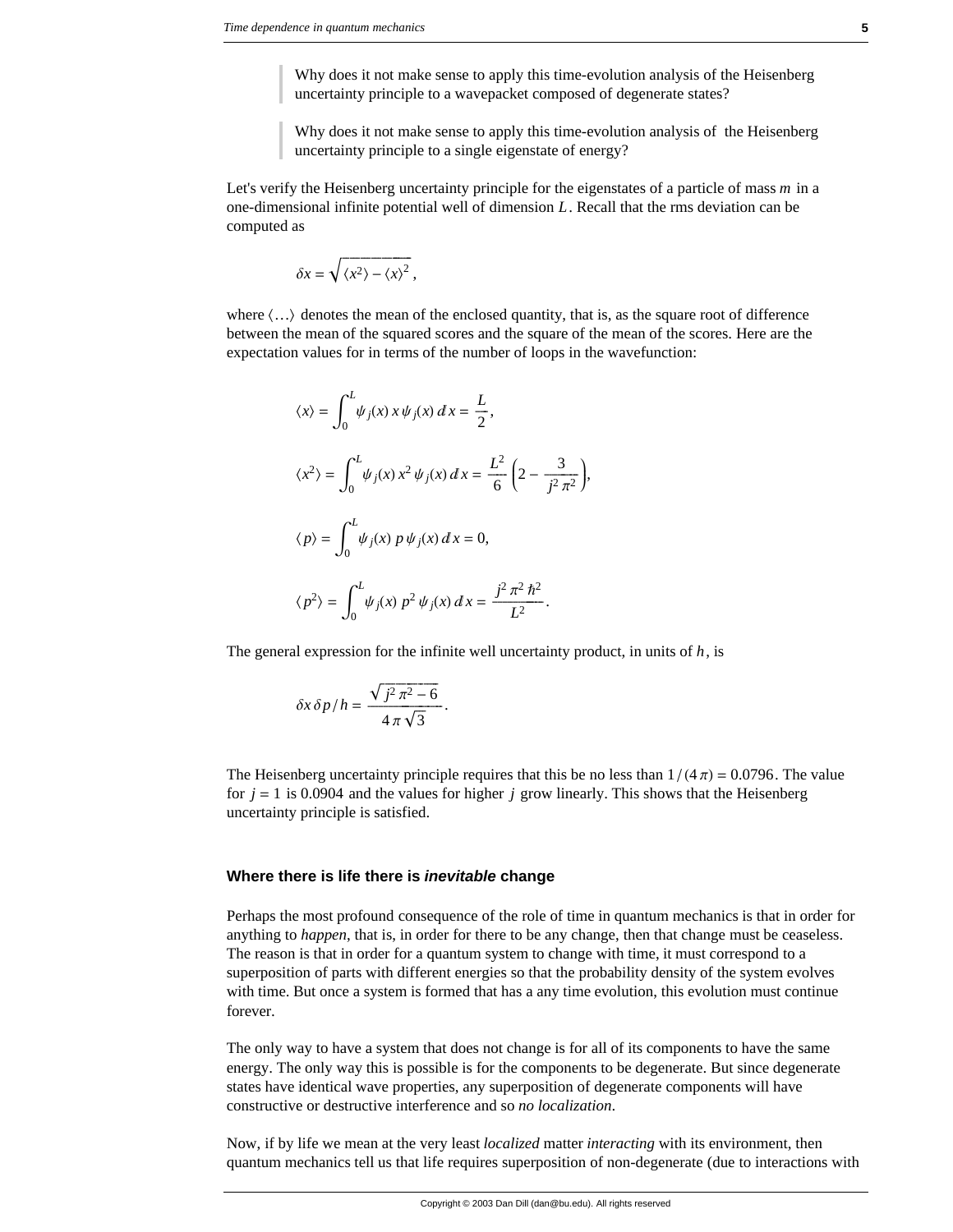the world) components and so ceaseless change. Thus, *change is an inevitable consequence of life itself*.

## **à Time evolution of expectation values and conservation laws**

The presence of the time-dependent component of the wavefunction also does not affect expectation values, provided the operator does not depend on time. This is the origin of energy conservation in isolated quantum systems experiencing only time-independent interactions.

> Show that the expectation value of *H* for the time-dependent wavefunction  $\psi_i(x) e^{-iE_j t/\hbar}$ is the same as that for its normalized spatial component  $\psi_i(x)$ .

Show that the expectation value of *H* for the time-dependent wavefunction

$$
\Psi(x, t) = \sqrt{.4} \ \psi_1(x) \ e^{-iE_1 t/\hbar} + \sqrt{.6} \ \psi_2(x) \ e^{-iE_2 t/\hbar},
$$

expressed in terms of a combination if time-dependent normalized spatial eigenfunctions,  $\psi_j(x)$ , is the same as that for the corresponding time-independent wavefunction

$$
\Psi(x, 0) = \sqrt{.4} \psi_1(x) + \sqrt{.6} \psi_2(x).
$$

The time independence of the energy of an isolated system (one whose hamiltonian operator is independent of time) is the origin of energy conservation in quantum mechanics. More generally, expectation values of operators other than the hamiltonian *may* change with time. It turns out that whether an expectation value of an operator  $Q$  depends on time is determined by the value of its commutator with the hamiltonian operator. The general expression is

$$
\frac{d\langle Q\rangle}{dt} = -i\langle [Q, H]\rangle/\hbar.
$$

where we have used the commutator abbreviation

$$
[Q, H] = QH - HQ.
$$

You can confirm this relation by writing  $\langle Q \rangle = \int \Psi(x, t)^* Q \Psi(x, t) dx$ , etc., carrying out the time differentiation, using the assumed time independence of *H* , and using the time-dependent Schrödinger equation.

The simplest example is

$$
\frac{d\langle H\rangle}{dt}=i\langle [H,H]\rangle/\hbar=0
$$

since *H* commutes with itself,

$$
[H, H] = H H - H H.
$$

A more interesting example is that the time dependence of the expectation value of momentum is

$$
\frac{d\langle p\rangle}{dt} = i \langle [p, H]\rangle / \hbar = -\langle dV/dx\rangle
$$

Confirm this relation by evaluating the commutator  $[p, H]$  for the hamiltonian operator  $H = -(\hbar^2/2 m) d^2 / dx^2 + V(x)$ 

In classical physics the negative of the gradient of the potential is the force experienced by a particle, and force in turn is equal to the time variation of momentum,